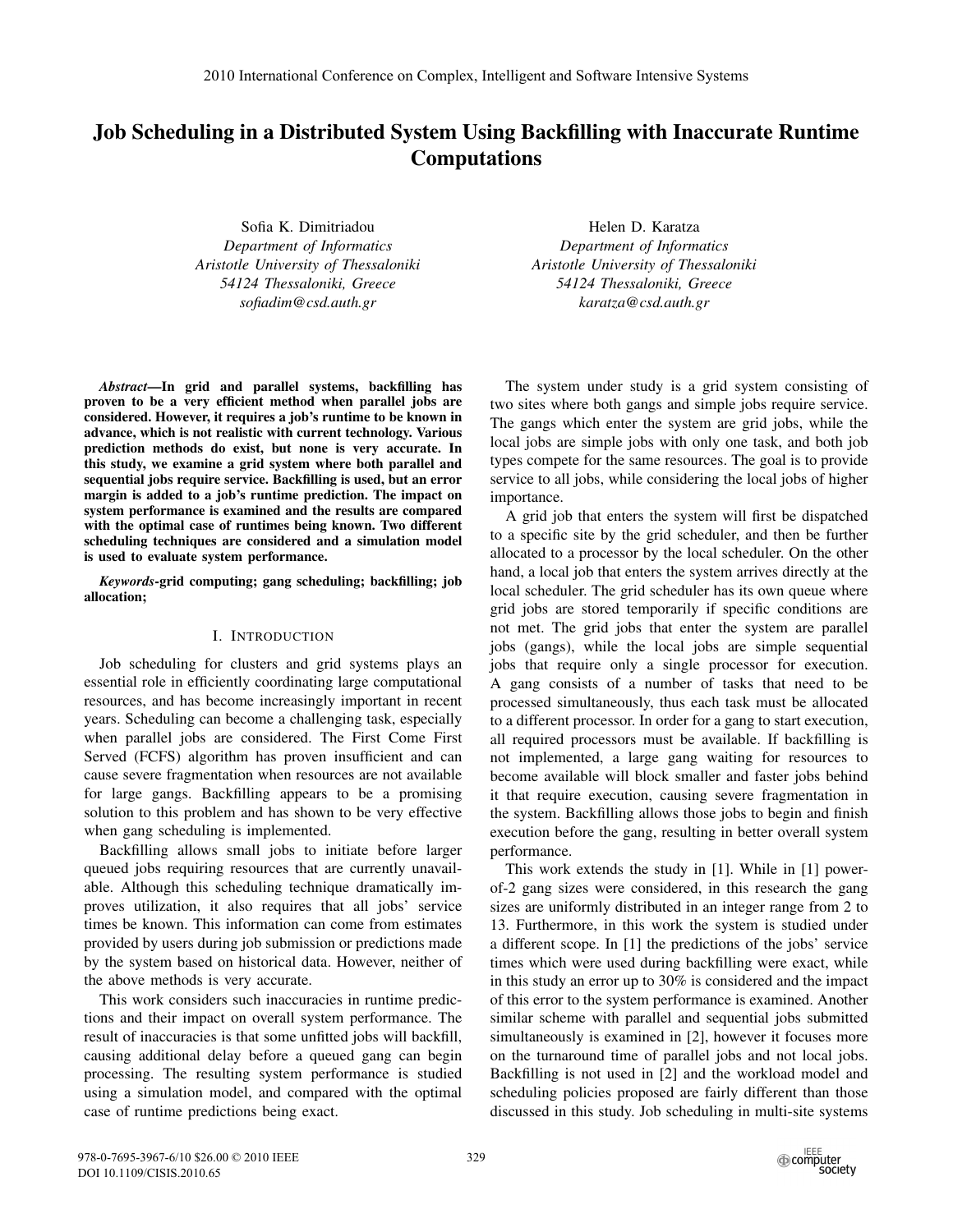is also studied in [3] and [4]. However, neither of these studies considers a model where both local jobs and grid jobs require service. In [3] different scheduling techniques for simple jobs in a 2-level grid system are proposed, while [4] examines the impact of migration in gang scheduling. Previous relevant work also includes job scheduling for distributed systems and computational grids [5-10], gang scheduling [11-15] and backfilling strategies [16-18]. To our knowledge, the study of backfilling with inaccurate runtime predictions under the specified system and workload model does not appear elsewhere in research literature.

The structure of this study is as follows: Section 2 gives a description of the model, Section 3 presents the scheduling policies which are implemented on a grid and local level, section 4 outlines the metrics used to evaluate system performance and analyzes the experiment results, and section 5 provides the conclusion and suggestions for further research.

## II. SYSTEM AND WORKLOAD MODELS

The simulation model considered consists of two sites. Each site is a homogeneous distributed system consisting of a local scheduler and 16 processors, each serving its own queue. We assume that the processors in each site are interconnected through a high speed local area network with negligible communication delays, while the two sites are connected through a wide area network.

The workload consists of two different job types competing for the same resources: local jobs and grid jobs. Therefore, there are three arrival streams in the system: one at the GS (grid jobs) and one inside each of the two sites (local jobs). A local job consists of a single task, while a grid job (gang) consists of a number of parallel tasks that must be processed simultaneously. The reason we chose a synthetic workload over real workload traces is due to real traces being the products of an existing scheduling policy and therefore biased or affected by that policy. Even though they provide a high level of realism when used directly in performance evaluation experiments, their system of origin must resemble the model under study. On the other hand, synthetic workload models offer the convenience of a manageable experimental medium that is free of the idiosyncratic site-specific behaviour of production traces.

In this study, a gang can have 2 to 13 tasks, uniformly distributed. Since this work extends [1], the results will also be compared with the ones in that study, where gang sizes were powers of 2. In [1] gangs could have 2, 4, 8 or 16 tasks uniformly distributed, while in this study the gang sizes follow a uniform distribution with the values ranging from 2 to 13. The gang sizes for this study were chosen so that the average number of tasks per gang in both studies is the same and equal to 7.5.

The mean inter-arrival time of gangs and locals is exponentially distributed with a mean of  $1/\lambda_1$  for the locals in



Figure 1. The queuing network model

site1,  $1/\lambda_2$  for the locals in site2 and  $1/\lambda_3$  for the gangs, where  $\lambda_1$ ,  $\lambda_2$  and  $\lambda_3$  are the arrival rates for locals in site1, site2 and gangs, respectively. We assume that the arrival rates in both sites are the same  $(\lambda_1 = \lambda_2 = \lambda)$ , and that the arrival rate of grid jobs is much lower than that of local jobs ( $\lambda_3 \ll \lambda$ ). The service time of a local job or a gang's task is also exponentially distributed with a mean of  $1/\mu$ .

The communication between the two sites and the GS relies solely on message passing. We assume that it is contention free and therefore the communication time is negligible. However, when a grid job is to be dispatched to both sites, extra coordination is needed and an overhead is added to the job's service time.

In this study, the local jobs have priority over the gangs and it is imperative that their waiting time be minimized. The goal is to provide a quality of service for the locals that will not let the gangs starve. The technique of backfilling is also implemented to help achieve this goal.

The configuration of the model is shown in Figure 1.

## III. SCHEDULING POLICIES

# *A. Grid level*

*1) Allocation policies:* When a new gang arrives in the system, the GS will determine whether it will be dispatched to the sites or stored in its waiting queue. Each gang's tasks need to be routed to different processors for execution, such that all tasks will be executed simultaneously. Two different gang scheduling approaches are simulated in this study.

*Approach 1*: In the first scheduling approach, a gang can only be dispatched to a single site. Each site is examined for if it contains enough idle processors to provide service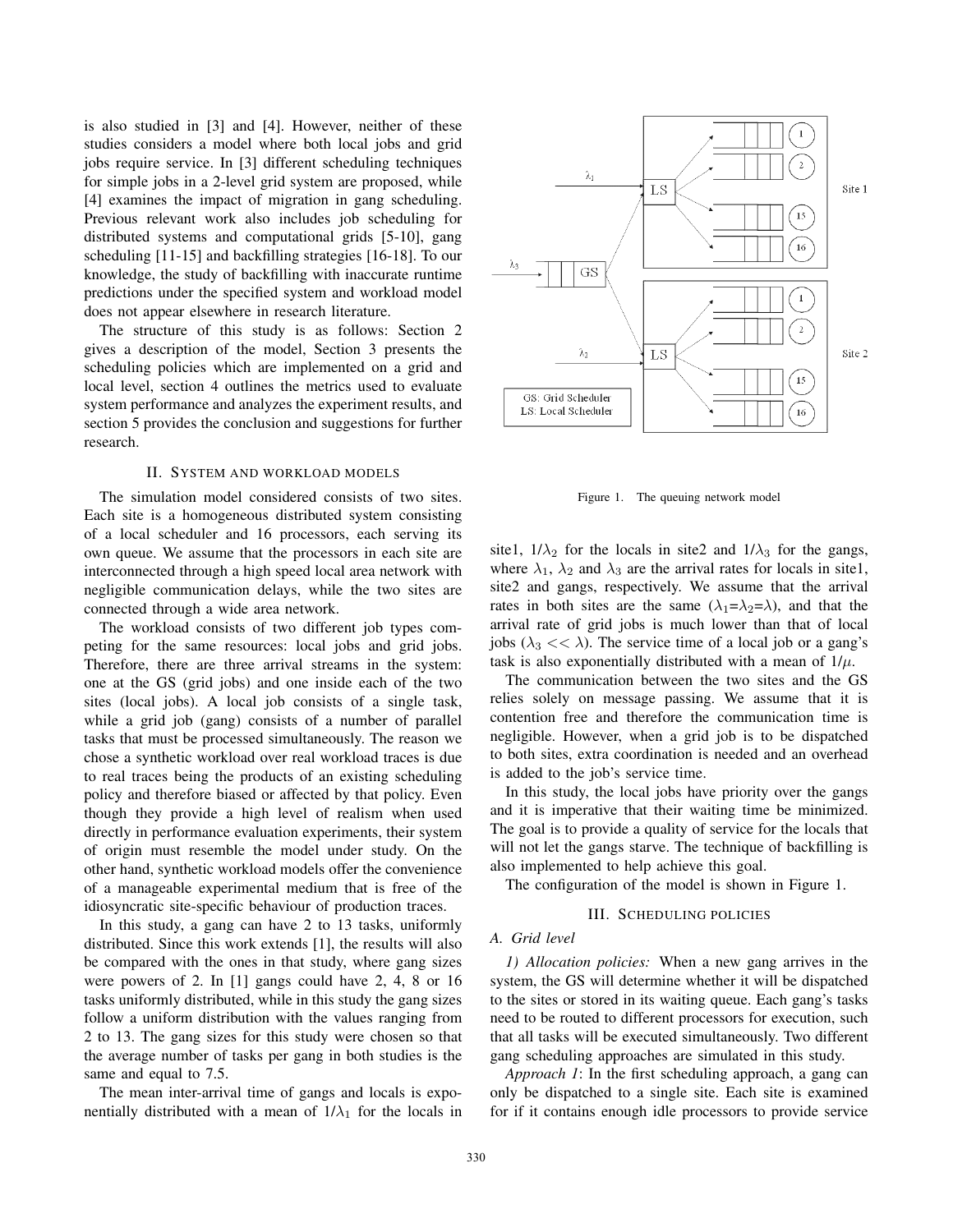to all of the gang's tasks. If both sites have enough idle processors to serve the gang, then the GS picks one of them randomly and the gang starts execution immediately. If none of the sites satisfy this condition, then the number of empty queues in each site is computed. If there are enough empty queues in either of the two sites, the gang is scheduled to that site and its tasks are submitted to the empty queues. The gang will start processing as soon as all the processors of those queues become idle. If none of the above conditions are met, then the gang enters the GS's waiting queue.

*Approach 2*: This approach is an extension of approach 1. The general idea is that a gang can be dispatched to both sites (some of its tasks to site 1 and some of its tasks to site 2) if there are enough idle processors for it to start execution without delay. If the conditions of approach 1 are not met, then the number of idle processors in both sites is computed. If there are enough idle processors in both sites to satisfy the gang's needs, the gang will be routed to both sites and it will start processing immediately. However, an overhead will be added to the gang's service time. If the number of idle processors in site 1 and site 2 is smaller than the number of gang's tasks, then the gang will be put in the GS's waiting queue.

The gang scheduling approaches which were considered in this research have also been studied in [1]. However, in this study the gangs' size distributions are different and the system will be studied under a different scope.

*2) Queuing disciplines:* Queuing disciplines: When a job (local or gang) exits the system and leaves one or more queues empty, the GS is notified and searches for a gang from its queue that can be scheduled to one or both sites.The algorithm used to determine which gang in the GS's waiting queue will be scheduled next is a modification of the largest gang first algorithm, meaning that priority is given to the gang with the largest number of tasks. The reasoning behind this algorithm is due to large gangs needing more resources, and therefore being more likely to starve. The algorithm works as follows:

- 1) Each gang in the GS's queue is examined for if it contains less than or equal tasks to the number of empty queues in either of the two sites. If more than one gang satisfies this condition, then the largest one is chosen, and if there is more than one largest gang, then the oldest one is chosen. The chosen gang is scheduled to the site and waits for execution.
- 2) If a gang was not found during step 2, then the GS checks if there is a gang in its queue with a number of tasks lower than or equal to the number of idle processors in both sites 1 and 2. If such a gang is found, its tasks are routed to both sites and starts processing immediately with a certain overhead. If more than one gang satisfies this condition, then the largest one is chosen, and if there is more than one largest gang, then the oldest one is chosen.

3) Repeat steps 1 and 2 until there is no gang that can be chosen.

Of the approaches studied, approach 2 follows all 3 steps, while approach 1 does not have step 2.

# *B. Local level*

*1) Queuing disciplines:* When a local job enters a queue, the status of the processor is checked. If the processor is idle and the queue is empty, the job will start processing immediately. If the processor is busy, the job will wait at the end of the queue for its turn to come. Finally, the processor could be idle and the queue not empty. This scenario can occur when a gang is waiting for service, since a gang cannot begin execution unless enough processors are available for all its tasks to be served simultaneously. A large gang may block local jobs behind it in the queue while waiting for sufficient resources to become available.

If the First Come First Served (FCFS) policy is used, the system will suffer from severe fragmentation. Furthermore, the gangs will delay the service of local jobs while the locals are of higher importance. For those reasons, a modified FCFS policy that uses backfilling is applied. This scheduling policy suggests that a local job can take over an idle processor under the condition that delays to the gang in queue are minimal. A job can start execution prior to a gang waiting in the queue if the following condition is met:

$$
ServiceTime \le ElangedTime + T \tag{1}
$$

Where service time is the runtime of the local job that is backfilling and elapsed time is the remaining time until the gang can start execution. The threshold ( $T \geq 0$ ) indicates the maximum time a backfilling local can delay a gang.

When a processor is freed and the queue is not empty, the next job in queue will start execution. If the next job in queue is a gang and it cannot start processing immediately because it needs more resources, the backfilling process begins. The second job in queue will take over the processor if its service time is smaller than the sum of the gang's elapsed time and the threshold. If not, then the same procedure is followed for the next local in queue until a job meeting the backfilling condition is found. If there is no such job, the processor remains idle until the gang can finally start execution.

For this backfilling method to be realized, we need to know the following parameters:

- 1) The service time of a job.
- 2) The exact time that all needed resources will be free for the gang to start execution.

The second parameter is not hard to calculate, since the processor can estimate how long it will take for a job which is currently being executed to complete. The first parameter however can never be computed with complete accuracy, and will rely on estimates provided by users when the jobs are submitted or predictions made by the system based on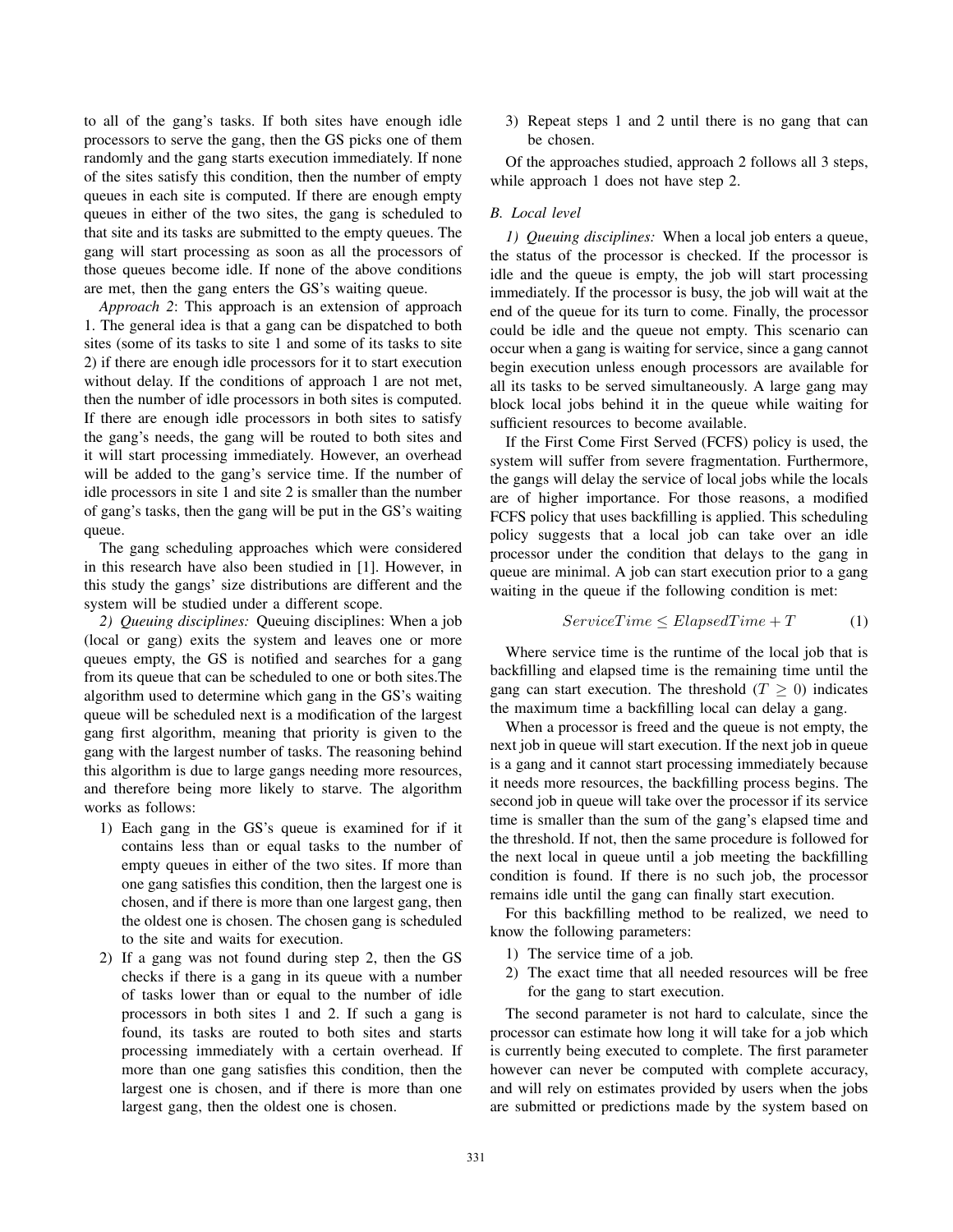historical data. Since a job's runtime prediction cannot be estimated accurately in practice, this study will consider errors in such predictions up to a maximum of 30%, in order to simulate a realistic system.

*2) Allocation policies:* When a local job arrives at one of the two sites, it is dispatched to one of the sixteen processors by the local scheduler. In this study, we use a variation of the shortest queue algorithm to determine to which queue a local job will be scheduled. This algorithm has the following steps:

- 1) If all processors are busy, the local job will be scheduled to the shortest queue (the queue with the minimum load). If there is more than one, it will be routed to one of them at random.
- 2) If there are queues with idle processors, the local job will be routed to the one where it can start execution immediately, either because the queue is empty or because the queue is not empty but the following condition is satisfied:

ServiceTime  $\leq$  ElapsedTime + T

If this is not possible, the job will be allocated to the shortest queue.

## IV. PERFORMANCE EVALUATION

## *A. Performance metrics*

In order to evaluate the system's performance, the following metrics will be employed.

The response time  $r_i$  of a job *j* is the time interval between this job's arrival into the system until it is completed. Response time includes the waiting time in the queues and the service time in the server.

If *m* is the number of total processed jobs, then the average response time is:

$$
RT = \frac{1}{m} \sum_{j=1}^{m} r_j \tag{2}
$$

In our system we compute two different response times: the average response time of the gangs and the average response time of the local jobs.

The Slowdown  $s_j$  of a job *j* is the response time of that job  $r_j$  divided by its service time  $e_j$ . This metric is used to measure the delay of a job against its actual runtime, and is defined as follows:

$$
s_j = \frac{r_j}{e_j} \tag{3}
$$

If *m* is the number of the total processed jobs, then the average slowdown is:

$$
SLD = \frac{1}{m} \sum_{j=1}^{m} s_j
$$
 (4)

Table I NOTATIONS.

| $\overline{P}$ | Number of processors in a cluster                         |
|----------------|-----------------------------------------------------------|
| $\mu$          | Mean processor service time                               |
| $1/\mu$        | Mean service rate per processor                           |
| $\lambda_3$    | Mean arrival rate of gangs                                |
| $\lambda$      | Mean arrival rate of local jobs                           |
| U              | Average processor utilization                             |
| RT             | Average response time of local jobs                       |
| WRT            | Average weighted response time of gangs                   |
| SLD            | Average slowdown of local jobs                            |
| <b>WSLD</b>    | Average weighted slowdown of gangs                        |
| T              | Threshold                                                 |
| E              | Maximum error margin $(\%)$ of a jobs' runtime prediction |

In this system we compute two different slowdowns: the average slowdown of the gangs and the average slowdown of the local jobs.

The mean response time and the mean slowdown are adequate metrics when they correspond to simple jobs with only one task (local jobs). When parallel jobs (gangs) are being studied, the response time and the slowdown of each gang need to be weighted with its size. This way it is avoided that gangs with a different number of tasks appear to have the same impact on the system. The following weighted metrics are used:

*•* The average weighted response time *WRT*:

$$
WRT = \frac{\sum_{j=1}^{m} p(x_j)r_j}{\sum_{j=1}^{m} p(x_j)}
$$
(5)

*•* The average weighted slowdown *WSLD*:

$$
WSLD = \frac{\sum_{j=1}^{m} p(x_j) s_j}{\sum_{j=1}^{m} p(x_j)}
$$
(6)

Where  $p(x)$  is the number of processors required by job *x*.

Table I contains the parameters used in simulation computations.

#### *B. Input parameters*

The queuing network model is simulated with discrete event simulation models using the independent replications method [19]. Each result presented is the average value that is derived from 10 simulation experiments with different seeds of random numbers. Each simulation run is terminated upon the successful completion of 120000 jobs.

In this study we assume that the flow of grid jobs in the system is always being controlled and kept at a standard rate. Therefore,  $\lambda_3$  is static for all experiments and equal to 0.5, which means that the mean inter-arrival time for the gangs is  $1/\lambda_3=2$ . However, local jobs' arrival rate can change according to the number of users connecting to the system and the amount of processes they submit to it. In the simulation experiments we set the mean inter-arrival time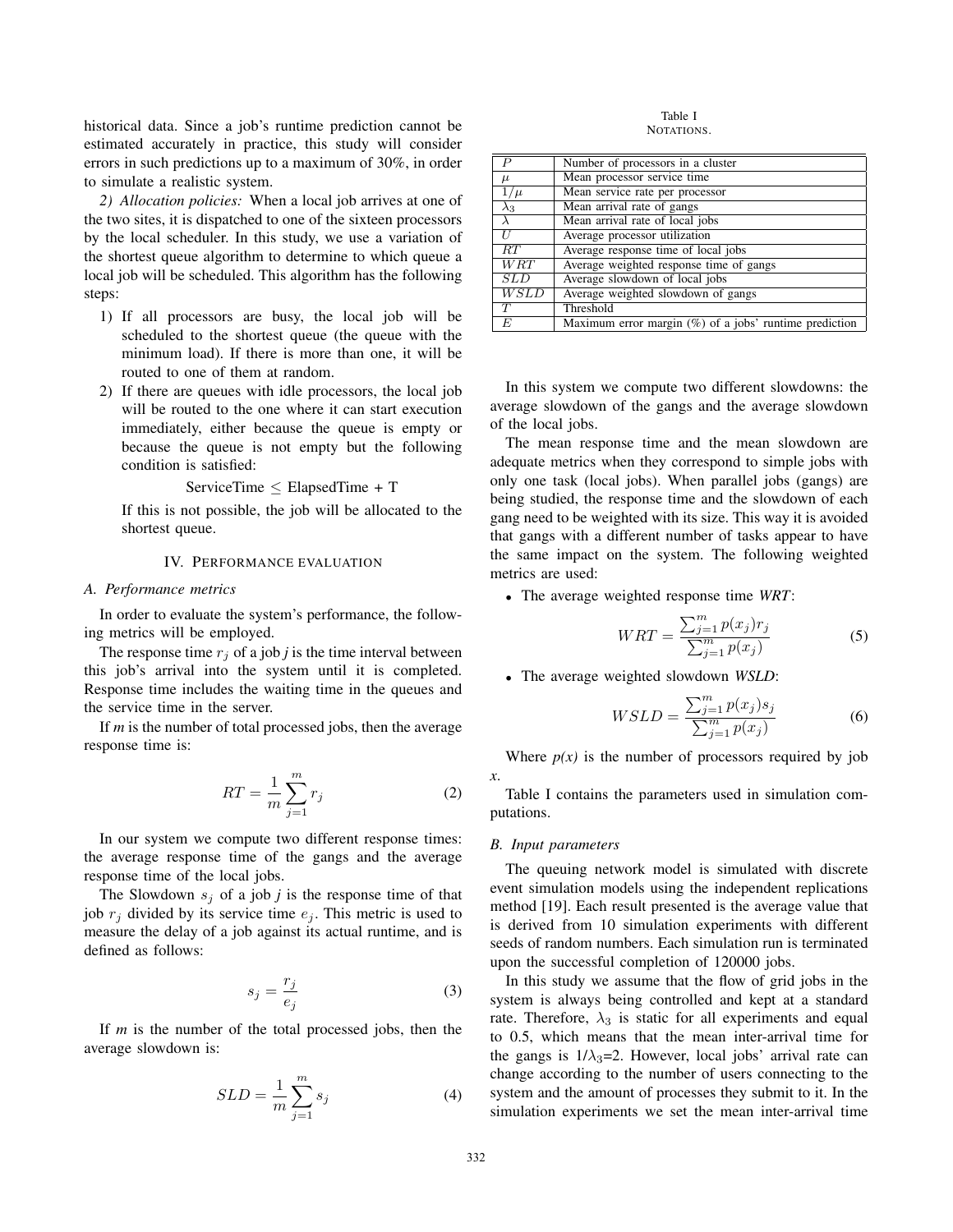

Figure 2. Percentage of finished gangs versus  $\lambda$  for uniform gang sizes



Figure 3. Percentage of finished gangs versus  $\lambda$  for power-of-2 gang sizes

for the locals to  $1/\lambda = 0.08, 0.1$ , and 0.12, which correspond respectively to arrival rates:  $\lambda = 12.5$ , 10, and 8.3. We have chosen mean processor service time  $1/\mu = 1$ , which implies mean service rate per processor  $\mu = 1$ . These values were chosen after experimentation, so that the performance of scheduling policies under different loads could be studied without excessive response times.

The threshold (maximum time a backfilling local can delay a gang) is set to  $T=0$  for all experiments and the error percentage of the runtime calculation is set to  $E = 0$ ,  $E = 10$  and  $E = 30$ . For example, if  $E = 30$  then a job's runtime prediction can differ from its actual runtime by up to 30%. The overhead for a gang whose tasks have been assigned to processors from various sites is set to 10% of the gang's service time in all experiments.

#### *C. Simulation experiments*

In the first set of experiments we keep the error static and equal to  $E = 0$  and we examine the impact that the two different gang scheduling approaches have on system performance when the gangs' sizes follow a uniform distribution. The results are also being compared with those of [1] where the gangs' sizes were powers of two.

Figures 2 and 3 depict the percentage of finished gangs



Figure 4. WRT versus  $\lambda$  for uniform gang sizes



Figure 5. WSLD versus  $\lambda$  for uniform gang sizes

as a function of workload when the sizes of gangs are uniform and powers of two, respectively. For uniform gang sizes (Figure 2) we have a higher completion of gangs in all workloads. For medium and high workloads, almost all gangs complete execution in both scheduling approaches.

However, this is not the case when the gang sizes are powers of two (Figure 3). Approach 2 results in the completion of almost 10% more gangs than approach 1, which never completes 100% of gangs even in low workloads. Approach 2 appears to produce much better results when power-of-2 gang sizes are considered and almost the same results as approach 1 for uniform gang sizes. Even if both gang workloads have the same average size (7.5), 25% of power-of-2 gangs entering the system have 16 tasks, while the uniform distribution gangs have a maximum of 13 tasks. Since large gangs are very likely to starve, especially when their tasks can only be routed to one site, this explains low gang completion for approach 1, Figure 3.

Figures 4 and 5 show the mean weighted response time (WRT) and mean weighted slowdown (WSLD) of gangs, as functions of the arrival rate, for uniform gang sizes. For higher workloads, we have higher WRT and WSLD. The figures also show that approach 2 results in lower WRT and WSLD when the workload is high. This is because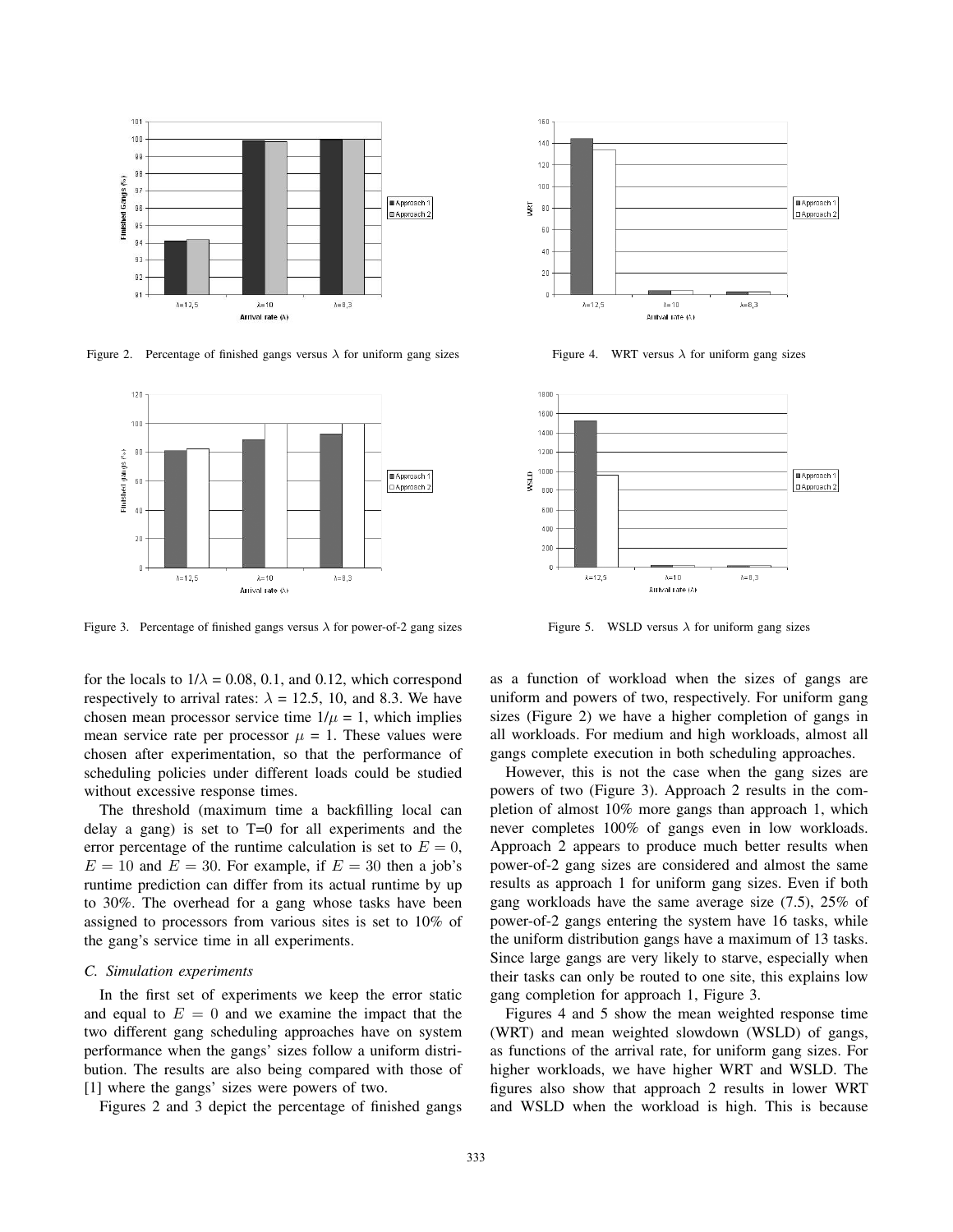

Figure 6. RT versus  $\lambda$  for uniform gang sizes



Figure 7. SLD versus  $\lambda$  for uniform gang sizes

a gang's tasks can be routed to both sites for execution (oppose to approach 1 where tasks are routed to the same site), which therefore minimizes its waiting time. However, as the workload becomes lower, approaches 1 and 2 produce almost the same results. This leads to the conclusion that gangs are executed as soon as they enter the system no matter which approach is being used, which can also mean that a gangs' tasks are all served in one site, and scheduling them to both sites is not necessary when the workload is low.

Figures 6 and 7 depict the RT and SLD for local jobs as functions of workload, when the gangs' sizes are uniform. Higher workloads result in higher RT and SLD. For  $\lambda = 12.5$ , RT and SLD are a bit higher for approach 2 compared to approach 1. This is expected since approach 2 serves more gangs in high workloads, which causes local jobs to be delayed slightly. For medium and low workload, the results of both approaches are almost the same. As described earlier, this is because when the workload is low, few gangs need to be scheduled to both sites and the extra steps of approach 2 are rarely used.

Table II shows the mean processor utilization for different workloads. Higher workloads result in higher mean utilization, since processors have more jobs to execute. For the



Figure 8. WRT versus  $\lambda$  for uniform gang sizes using approach 1



Figure 9. WRT versus  $\lambda$  for uniform gang sizes using approach 2

same workload, approach 2 results in slightly higher system utilization. This is expected, since approach 2 assigns gangs to both sites, resulting in the execution of a larger number of gangs and causing the processors to be occupied for a longer period of time.

As shown in the experiments presented above, when uniform gang sizes are considered both approaches produce similar results, especially in medium / low workloads. In high workloads, approach 2 seems to complete a larger percentage of gangs, while keeping a low WRT and WSLD compared to approach 1. However, when power-of-2 tasks are considered (Figure 3 and [1]) approach 2 is the best solution since it completes a higher percentage of gangs in all workloads. This behaviour leads to the conclusion that approach 2 is especially effective when a large percentage of gangs entering the system have many tasks and tends to

Table II MEAN PROCESSOR UTILIZATION.

|                  | Approach 1 | Approach 2 |
|------------------|------------|------------|
| $\lambda = 12.5$ | 0.87999    | 0.88034    |
| $\lambda = 10$   | 0.73785    | 0.73791    |
| $= 8.3$          | 0.63484    | 0.63490    |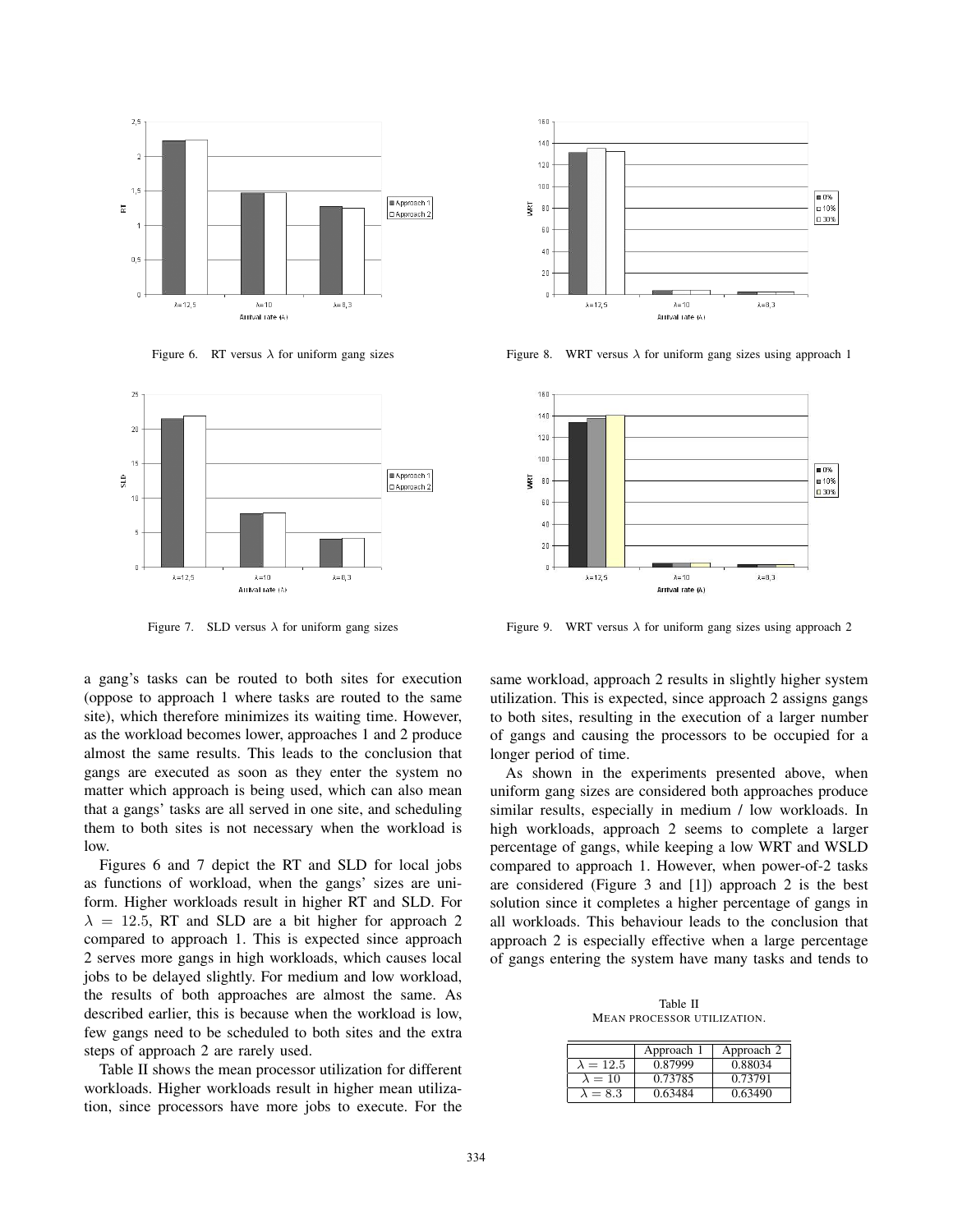

Figure 10. WSLD versus  $\lambda$  for uniform gang sizes using approach 1



Figure 11. WSLD versus  $\lambda$  for uniform gang sizes using approach 2

become equal to approach 1 when the gang sizes do not exhibit excessive differences.

In the first set of experiments we assumed that the predictions of the jobs' runtimes which were used for backfilling were exact  $(E = 0)$ . In this set however, we consider a 10-30% error margin in these calculations. The number of tasks a gang has is uniformly distributed in the range of 2 to 13.

Figures 8 and 9 show WRT as functions of arrival rate ( $\lambda$ ) for approaches 1 and 2, respectively. For the same workload, the change in WRT for different values of error is very small, especially in low to medium workloads. This can be due to a minimal need for backfilling in these workloads, since the gangs are being executed almost as soon as they enter the system. For high workloads, both approaches result in higher WRT when the error is bigger, while lower WRT is met in the optimal case when there is no error. We can assume that this is caused by low runtime predictions for local jobs, resulting in improper backfilling and additional gang delay. We have similar results for WSLD (Figures 10 and 11).

Figures 12 and 13 depict the response time of local jobs (RT) as functions of the arrival rate for approaches 1 and 2, respectively. Both figures show that the error in runtime predictions of local jobs has little to no effect on their mean response times.



Figure 12. RT versus  $\lambda$  for uniform gang sizes using approach 1



Figure 13. RT versus  $\lambda$  for uniform gang sizes using approach 2

#### V. CONCLUSION

This research extends the work in [1]. It studies different scheduling techniques on a system consisting of two sites where grid jobs (gangs) and local jobs compete for the same resources. Two different scheduling approaches were considered and their performance was evaluated. Backfilling was also implemented for gang scheduling in order to avoid fragmentation. An error margin in a job's runtime prediction was considered and its impact on the system was examined. Two sets of experiments were conducted using a simulation model under various workloads.

The experiments indicated that when uniform gang sizes are considered, both proposed approaches produce almost the same results in low to medium workloads, with approach 2 resulting in better performance for high workloads. However, when power-of-2 gang sizes are considered, approach 2 is the best solution in all workloads, since it completes a higher percentage of gangs. Several other experiments were conducted to study the impact on system performance when a job's runtime prediction is not exact. The results show that even when there is error in the predictions, backfilling is an excellent gang scheduling technique for this particular system. Even though predicting a job's runtime with absolute